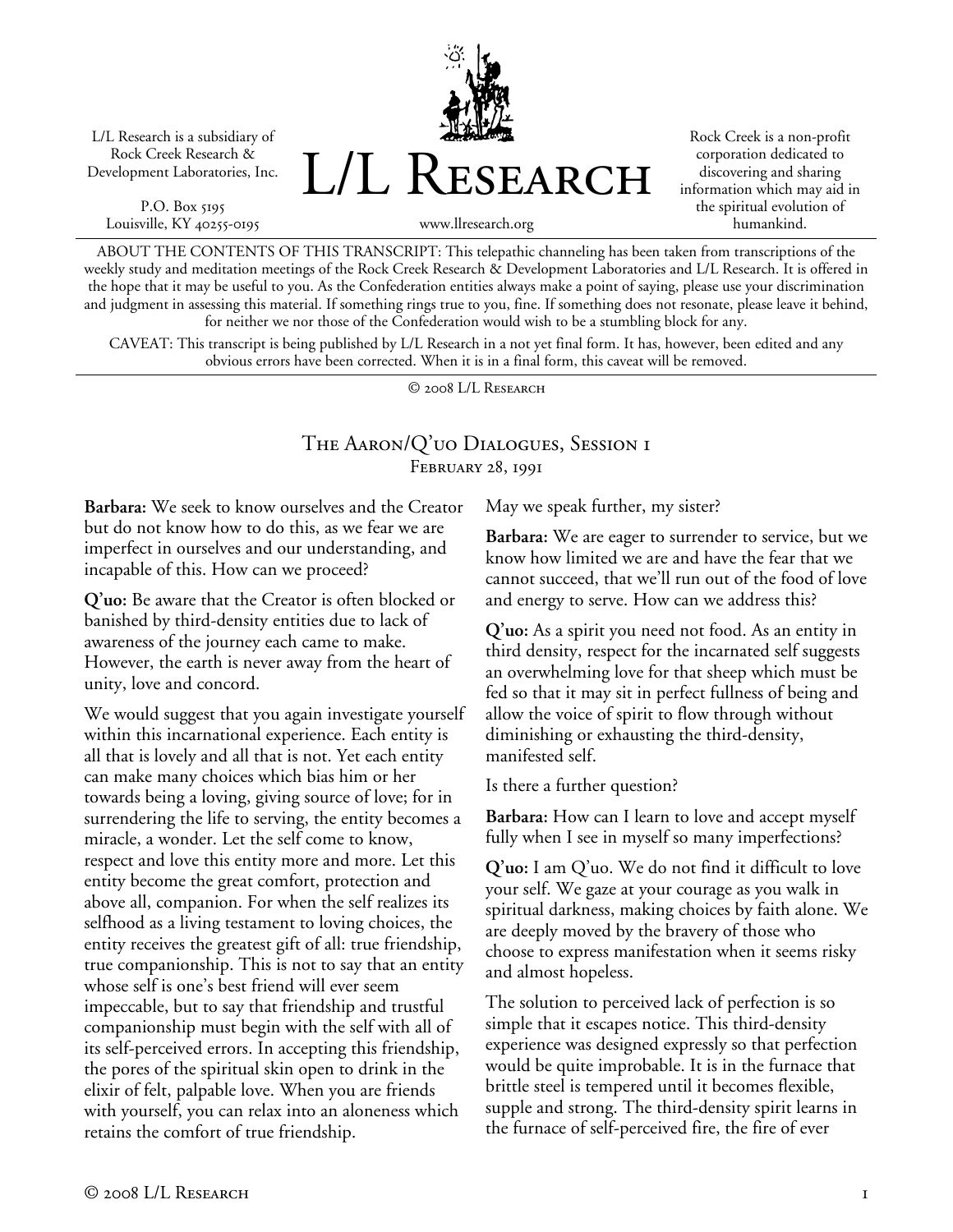ongoing, never decreasing imperfection. Were an entity to express perfection in this, your density, such an one would be responsible to all to whom that incarnation became known. Such a responsibility is beyond the intention of your Higher Self at this moment. The imperfections of which you speak are your links to those to whom you wish to offer heartfelt love.

There is one state in which perfection may be well realized, and that is the sitting in the presence of the infinite Creator, the great original Thought or logos that is love. That perfection does you great good. When you are in tabernacle with the Infinite One, there you may be fed the infinite perfection that is love. When you open your eyes, retain that sharing of perfection. Remember at each moment this infinite perfection, and allow it to make resonant, deep, wide and spacious your perceptions of the specifically limited and often misleading events, entities, relationships and occurrences of your relativistic time/space continuum. Perfection does not aid, except when embodied in third-density entities; that is, it does not aid the self or others. This furnace of incarnation is that which burns away the dross. Although the heart of self is always perfect, the incarnated manifestation of self is useful, more and more, as the self perceives the harsh but meaningful, halting steps of will led by faith alone.

We speak to you from a density wherein we approach what you might accept as perfection; however, were we in the third density, we would have become a gambler—nothing more, nothing less. Your self gambles that, in spite of all selfperceived failures, the self will not be afraid or bow to indecision but will choose to love—again, nothing more and nothing less. Whether you perceive the self as successful or unsuccessful, perfect or imperfect, the intention will burn away the dross of which you are so aware. If you can find the courage to proceed in hope of expressing love, then you shall be as perfect as one may hope to be within the dust-laden confusion of perceptions of your illusion. Do not be deceived by the perceptions of the senses or the intellect, both of which were designed to embrace the illusion to the exclusion of all things absolute.

May we answer further, my sister?

**Barbara:** Thank you very much, Q'uo. I have one more brief question. I need to wait. I think I will

have further questions. I will go over what you said to me sometime tomorrow and then talk to you again, because I don't want to ask you to repeat. I have lost too much already.

I have one very brief question. As I relaxed and stopped trying to get all of K's words, as she is signing what Carla is channeling, $^1$  there were many times when I felt that I was getting the material without lip-reading and that it was coming in telepathically; not in words the way I channel Aaron, but picking up concepts telepathically. Is it possible that I was hearing the words, only telepathically, when I relaxed and stopped trying to lip-read?

**Q'uo:** I am Q'uo. You may perhaps hear our laughter. Yes, my sister, we are those known by many names, but above all, [as] messengers of love. As social memory complexes, we may speak to any entity which is tuned to our frequency. You are indeed a sensitive instrument, and we are having difficulty keeping this instrument [Carla] from grinning like a fool because we are so happy; we laugh in joy. We thank you, my sister, for the pleasure of communicating with your beloved self.

I am Q'uo. We feel that this is sufficient for this working, and at this moment would leave this instrument and this group in the love and the light of the one infinite Creator. We bid you Adonai. We are known to you as the principle, Q'uo.

**Carla:** I've been working to learn to value *being* as opposed to *doing*. It's very important to me because my physical abilities are more and more limited. Do you have suggestions on how I can best proceed in this line of seeking?

**Aaron:** I find it a great blessing to have the privilege of being with you tonight and to speak to your questions. I might remark before we start that the light emanating from this room is brilliant, and I find it very beautiful. I remarked to Barbara and Carla earlier that I am not hampered by restraints of time or space and truly can experience the light of this room at any time I choose, regardless of whether Barbara is using her senses. However, even though she perceives differently than I through her eyes and is not seeing the light but the faces, by experiencing *while* she experiences, I can perceive the effect of the energy of this room on her energy and have still

 $\overline{a}$ <sup>1</sup> Barbara is deaf.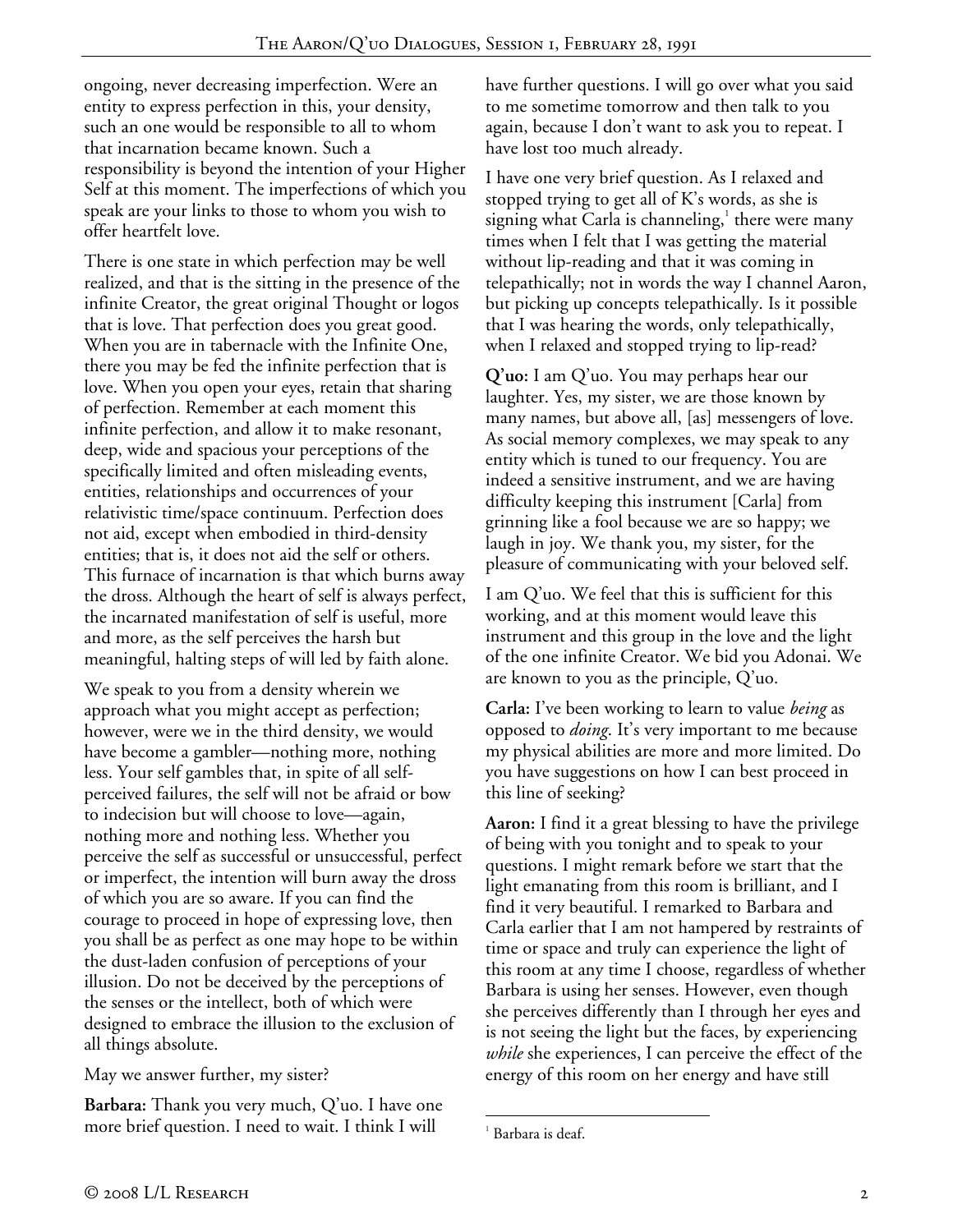deeper experience of the force of it. Thus, I can see this group without using Barbara's senses; but with her senses added, I profoundly feel the energy bursting forth.

Carla, we are looking at your question about being versus doing, and I'm afraid there's something you do not quite understand here. In being, you *are* doing. This comes back to this same truth I shared above. I see you as light—just that. Each of you radiates a very beautiful and unique pattern of light. When you are being in the most pure way possible for you, you allow that universal energy to flow through you and out so that you become charged with the love of the universe, with the love of God. Then the light that channels through you is enhanced by your own inner energy so that there are truly two sources of light. You are each a spark of God. Picture the small ember and picture the large bonfire. Yet this ember has so much power, is so unlimited, that it, itself, is its own source as well as a channel for the universal source. What more important thing can you do, what deeper way can you serve, than to magnify that love and light, simply to allow yourself to be a channel for that love and light by being? Do you imagine that you are more of a channel for that love when you are physically active than when you are physically quiet? So the distinction is not so clear as you are making it, not so strong as you are making it.

It does not work the other way. In doing you are not always channeling that love and light so clearly; rather, you are using your energy, feeling that something must be done, that you in yourself are not sufficient. In a sense, this is what Q'uo was just speaking to Barbara about: beginning to understand that you are unlimited and that anything that flows through you is enhanced. As you allow this energy flow, the doing becomes simply another way of being. But as long as it's doing just for doing's sake, much of the light is lost.

Would you like further clarification of this before I go on?

**Carla:** What different choices can I make? Can you clarify for me what you feel I have to choose between? I feel when people write me, I want to give them something they can hold and hear.

**Aaron:** There are two things happening here simultaneously, Carla. One is that you do find it a joy to be able to serve others in such a way, and yet at times you push yourself beyond your comfortable physical limits. There is a certain difference in giving out of joy and in feeling a very small sense of, "I should do this." Can you see all the judgment in that "should"? It does not negate that aspect of you that wants to serve, but both voices are speaking at the same time: the "I want to" and the "I should." Because of the historical associations within this incarnation for the "I should," there is a churning of the inner energy.

Barbara spoke to you earlier about my description last Thursday of the ways energy flows through you, the ways that you are channel for the energy of God, of the universe. As soon as that small "I should" comes into it, it is like a twisting of the energy within your body so that it becomes a tumult within and doesn't flow through in the same way. What I'm describing here is, very simply, the way I see the patterns of energy and light; but your experience of this non-flow is as a churning in the stomach, perhaps, or some increased physical pain. There is a sense of tension. Can you begin to separate the "I want to" and the joy of that intended service from the "I should"—to notice that very quiet "I should"? It's very quiet, just a whisper; but it's enough.

The more aware you become of that "I should," the more you can laugh at it and say, "Well, here comes the 'I should' again!" When you can laugh at it, you can greet it with so much less judgment, and then the energy continues to flow through you and there is no distortion of that energy. The "I should" is the doing, and the "I aspire to" is the being. Can you see that? The conflict is not in what to do, but in the way in which you do it. When the "I should" pushes you beyond your physical limits, there can develop the build-up of resentment and some accompanying pain.

You are human, and you are not expected to be perfect. While in a human form in this incarnation, there are emotions. To want to get rid of the emotional body is a non-acceptance of the self, because the emotional body is an essential part of the incarnate self. So what you are being given here is another opportunity to look at the emotional body and embrace it, not to hate that aspect of yourself. Each of you needs to purify yourself into that spiritual body and to move further along the spiritual path that you are on; and that's easy when you are not in an incarnation. The incarnation offers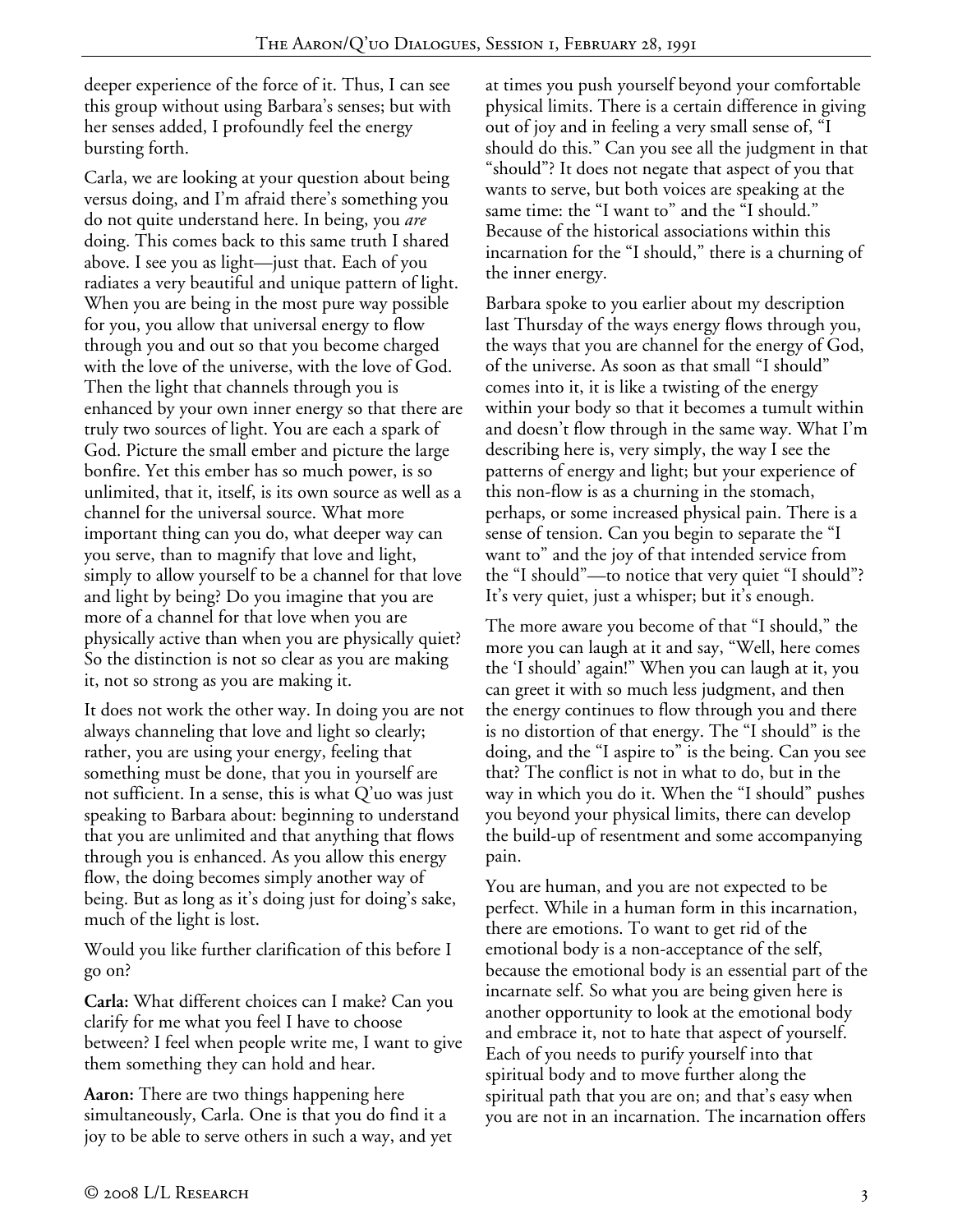the opportunity to practice when such embracing is more challenging. Do you look at the physical body and say, "This is gross and I don't want it," or do you attempt to love it? And it's much harder to learn to love the emotional part of the body complex.

I speak here to all four of you. Can you each see the ways that you've learned to accept the physical body more completely than the emotional body? It is harder, but until you've learned to accept all of that emotional energy in yourselves, you cannot accept it in others. That is what you're feeling. I keep asking Barbara to honor the incarnation. You cannot learn unconditional love, compassion, and forgiveness as easily while as a spirit, because there is not the same force of the emotions on the spiritual plane. So here is the chance to learn.

Speaking again to you, Carla, can you see that it is not a choice of how to answer or whether to answer these readers' letters, but how to relate to that small "I should" more lovingly so that you can begin to relate from the full being, harmonizing all its four bodies? Once you have begun to do that—not getting rid of but accepting even the "I should" you realize there is nothing of which to be gotten rid. When it is no longer necessary it falls away. That last idea is not original to me; I quote Q'uo. And that "I should" *will* fall away! It is still necessary now because you haven't learned to accept it. At that point when it falls away, you will understand that there is truly no difference between being and doing. The doing in its purest form is a way of being; and when you are being, you are always doing.

Do you have further questions?

**Carla:** Yes. I just don't know how best to serve. You say, "When you are being you are always doing," but I often can't *do* anything. Can you speak to this?

**Aaron:** I would ask one question before I answer this. Is your doubt based in not knowing in which way you would best serve then or in the physical pain that comes when you push yourself to respond, or is it in both?

**Carla:** The first.

**Aaron:** If it is acceptable to you, Carla, I will address both, as there is also a physical burden that is being put upon your body.

I ask you first to look very closely and see the places where the desire to serve another through giving

them something to hold on to comes from a pure place of love within your heart, and where the desire to serve is to alleviate the sense of unworthiness. Both create a physical drain on your body by the sense of "I should" that I just spoke of, by any small feelings that create some resentment. Can you see that both exist?

I would like you all to visualize your energy as I see it. When you are feeling loving and allowing your own energy to be channeled to others without distortion, there is still minimal distortion, the distortion which is essential to the human form because as a human there could not be a complete absence of distortion. When you each allow that energy to be channeled within the distortion, the pattern of energy I see coming from the body looks like the concentric circles that appear when a pebble is thrown into a pond, each one of the circles radiating out. When there is any anger, greed, resentment, hate, visually what I see are sharp spikes like a child's image of the sun. When there is a mixture of love and resentment, I see both. This is why, when you are in a room with another being and feel the presence of that being's anger, that one need not be talking to you for you to know that anger. When you feel the presence of love, there need be no words. You simply walk into the room and you feel it. The anger and love are tangible. Now visualize, if you will, what happens when those spikes of anger or fear hit these concentric circles of love. The sharp tips are softened, gently, each time they make contact, until they slowly wear down and smooth out into a circle.

When I speak of being versus doing, one of the best ways that you can serve another being is simply in sending out those concentric circles of light which will soften another being's anger or fear. You are in a position, Carla, where people are writing to you, so it's very difficult to send that love out through the mail and feel assured that they will feel it. You can send it out and know some beings are capable of feeling it. But a simple few words from you, "I love you. Thank you for your letter. Thank you," would be felt by some beings but others would misunderstand it. You are right, there.

You must ask yourself two questions here: "What am I responding to? What is their need and what am I sending out?" When there is any feeling of resentment or pressure or even uncertainty about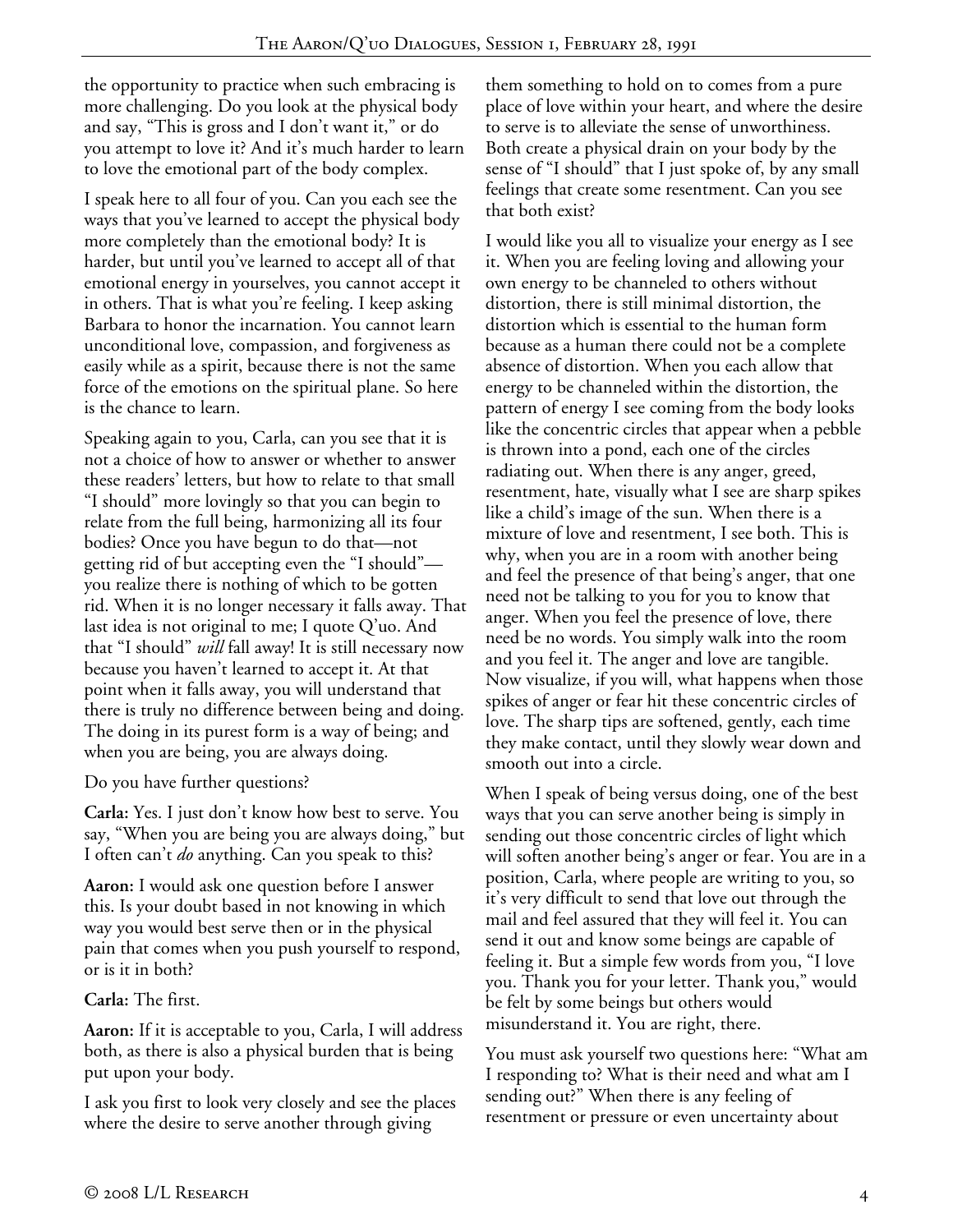answering that letter, some of that is received not as a softening circle but as small spikes. I am not suggesting that your letters are not loving and skillful, but you must really look carefully for that small "I should" I just spoke of, or any physical exhaustion, so that this letter is created with a loving desire to serve.

The second question is, "What is their need?" You know that you cannot learn for another, yet that is a large part of your pain because you have so much wisdom. It frustrates you that you share that wisdom at times and others can't hear you because of their own fears.

You ask, is it unskillful to want to reach out in love to these souls that turn to you for help? First be sure that your response is purely that of love. If there is any resistance to replying, simply put it aside for later that day or for another day and then know that the response does come from that pure place of love within you—a desire to serve—and wears as minimal a distortion as you can manage. Ask yourself, "In what way am I trying to change them, to make them hear me? Am I speaking with a voice of love and reassurance? If I speak with love and they can't hear me, is that okay?" Remind yourself that you cannot learn for them. You can open a door but you can't push them through.

Carla, put quite simply, you have a tendency to want to solve others' problems for them; and this is one of the things you find most difficult, because you know that is not something you can do. Can you begin to relate to the source of that need to solve others' problems, to take away another's pain? Can you begin to make yourself so comfortable with your own pain, and here I don't mean physical pain, but with the pain of your own existence, that you no longer need to take away their pain? Can you see the lesson in this for you—that as you find a deeper acceptance for yourself, your response to others will become increasingly skillful; and that instead of needing to change things you will help them to find a deeper acceptance for themselves?

Do you understand and is there a further question?

**Carla:** Yes, but I have to think about it first.

**Aaron:** Is there a further question?

**Carla:** Yes. I have always had low physical and emotional energy. What do I need to learn and how can I work to heal that in myself and serve better? It makes me angry that I can't do everything I wish to do. Then I feel guilty because I'm angry. Help!

**Aaron:** I perceive a normal amount of energy within you but it is partially blocked below the heart chakra by the anger, so the energy flow is restricted. So let's talk about anger. There is the misunderstanding of assuming one has only two choices in dealing with anger, or any heavy emotion: that one express it and talk about it, or that one suppress it. There is a third choice, and that's just to notice it. When you notice something quietly and touch it with your gentleness, very often it dissolves. It simply doesn't have the same solidity, the same hold over you. It's not necessary to practice your anger, to express it verbally or through such a practice as throwing pillows. This practice, in a sense, enhances the anger. It does allow the being to recognize it; and for some beings who have a great deal of trouble recognizing it, it may be used as a useful first step. I prefer simply treating it as one treats the stubbed toe.

Will you try an experiment with me here? Picture yourself sitting on a mountaintop. It is a beautiful day. There is a clear view. The sun is shining with a lovely warmth, as a warm cloak on your shoulders, and a cool breeze touches your face. In the distance you see a cloud, and then turn your back to it and go back to enjoy the view. That cloud approaches, but you're totally unaware of its presence until suddenly it sweeps over the top of the mountaintop, enclosing you completely within it, shutting off the sun. You can't see your hands six inches in front of your face. The air feels cold and clammy. There is a sense of panic, thinking, "How will I find the path to get down?" There is a sense of anger, of wanting this cloud to go away. Can you feel that need to push it away, feel how hard it is to just sit there and let it be there? Can you feel how strong the aversion is to it?

Come back again to the sunny mountaintop and the same cloud in the distance. Enjoy the view and notice the cloud: "There's a cloud coming … umm, looks like it will be here in ten or fifteen minutes. Well, here it comes … another minute or two … It's a pretty big cloud, too, and very dense looking. I think it will be here for half an hour, maybe even more. Perhaps I should put my jacket on … and here it comes." And it encloses you completely again; and again you can't see your hands in front of your face, and you do miss the warm sun and the view, and it does feel cold and clammy. But you saw it